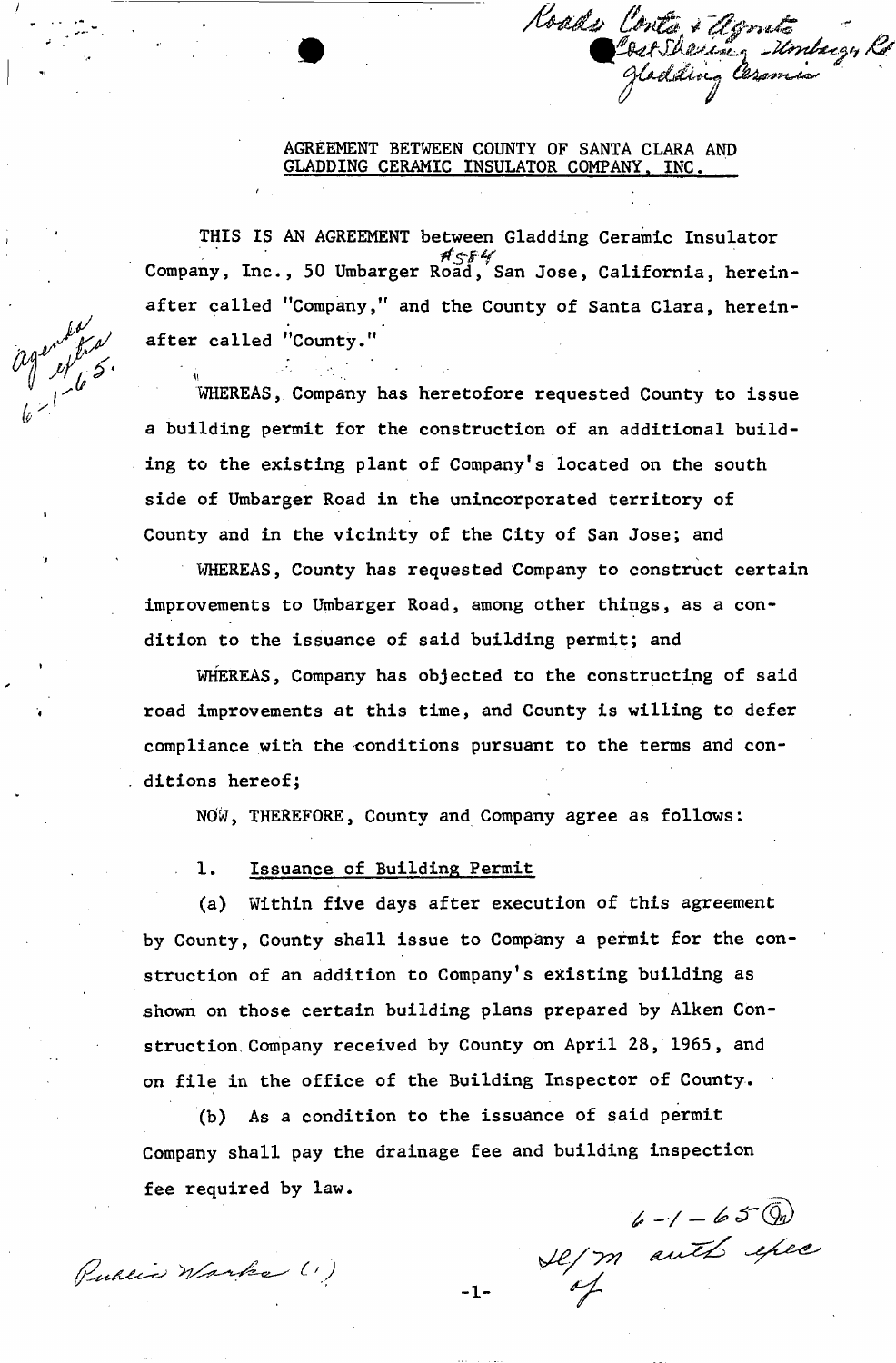(c) Construction of said building shall be in strict compliance with all applicable ordinances of County.

2. Construction of Improvements

(a) Company shall construct the improvements described and shown on Exhibit A attached hereto and made a part hereof, and shall comply with the conditions of Santa Clara County Planning Commission Resolution 8806 dated May 19, 1965. The construction of said improvements shall be in accordance with County's construction standards in effect at the time of construction. Company shall be responsible for preparation of improvement plans and payment of inspection fee.

(b) Company shall construct improvements on Umbarger Road, as provided in subparagraph (a), above, at such time as 50% or more of the real property abutting on the south side of Umbarger Road is committed for improvement or development.

(c) At the time of execution of this agreement County estimates the cost of construction of the above-described improvements to be \$2,700.00, and Company's obligation to pay the cost of construction of improvements shall be limited to a sum equal to the amount of said estimate.

3. Term of Agreement

 $5 - 21 - 68$ 

ST: JEAN PULLAN, Clerk<br>he Board of Supervisors

Approved as to form

p/Asst County

**ATTEST:** 

The term of this agreement shall be for a period of five years from and after the date of execution hereof.

IN WITNESS WHEREOF the parties hereto have executed this agreement as of **JUN1 1965** 

-2-

GLADDING CERAMIC INSULATOR COMPANY,INC.

COUNTY OF SANTA CLARA

Bу <u>nch</u><br>Board Chairman, Supervisors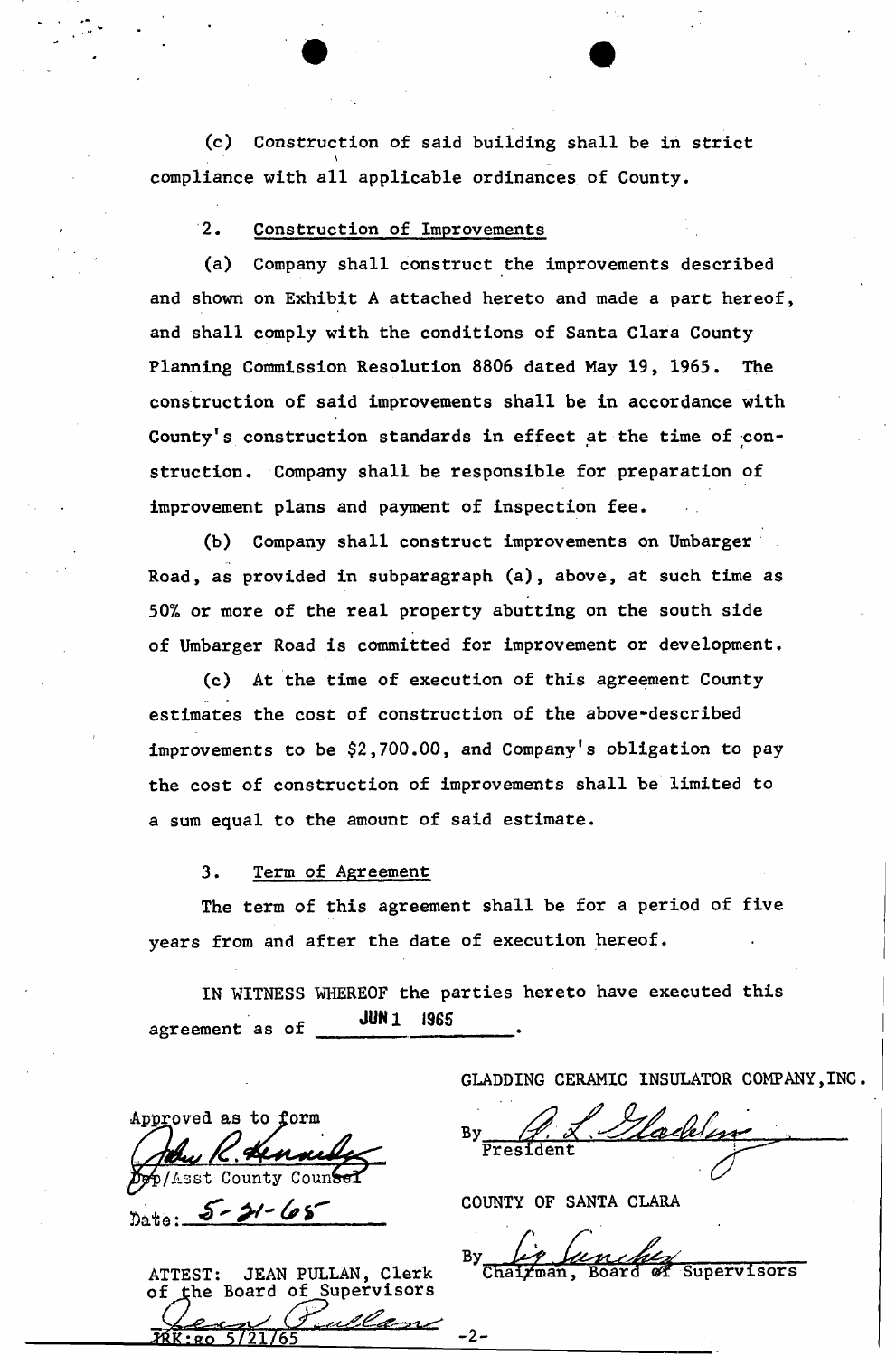Meter to ashed II at plate 12.3 or interneet of Sovolve.  $\langle \cdot, \cdot \rangle$  , as a transition on order to turk the claim to the transition

### GON CLOTETION OF THIRD OF FAIL

抗国的な ( di b' T a , c ) - pain bab of Jinnaehblo - fer. . vernation. The post if the real of all the term of the company rtomlavia e militar strtou se a tarsa di li statice pe di epale e i com cour brinkle to modification theorem and be building for the second face modifica-(4) 新闻的 医白细胞 的复数的复数 化分散电子 化硫酸盐 化乙酸乙酸 医阿尔伯氏试验检尿 医腹部的 医腹部的 gala kaliku poepsi saka. On men taalen lolu luba itu ne ee var nima spolintik milijon trijet o in pristjeni mjest po i milima su milijon pilinji utj  $\langle \cdot \rangle$  , to be as a sub-deck made by e.g. when each existing

くう しゅじん せいい of environment of electronic or in the Pow  $\tilde{\phi} \mathcal{E}(U,1,0),\ \tilde{\phi}(\tilde{x})=\phi^{-1}(U,\tilde{k}\mathcal{E})$  can altitude for the recent metric of the control in . For  $\mathbb{P}^n$  over and  $\mathbb{P}^n$  and  $\mathbb{P}^n$  are the order of substitution of  $\mathbb{P}^n$  or  $\mathbb{P}^n$  $\mathbb{P}(\mathcal{M}^{\mathcal{G}}_{\mathcal{M}}) = \mathcal{O}(\mathcal{M}^{\mathcal{G}}_{\mathcal{M}} \mathcal{O}_{\mathcal{M}}) \oplus \mathcal{O}(\mathcal{M}^{\mathcal{G}}_{\mathcal{M}}) \oplus \mathcal{O}(\mathcal{M}^{\mathcal{G}}_{\mathcal{M}}) \oplus \mathcal{O}(\mathcal{M}^{\mathcal{G}}_{\mathcal{M}}) \oplus \mathcal{O}(\mathcal{M}^{\mathcal{G}}_{\mathcal{M}}) \oplus \mathcal{O}(\mathcal{M}^{\mathcal{G}}_{\mathcal{M}}) \oplus$ (b) the nature of 33 contains see it proven calce of Orbitz ex-

 $\varphi(x) \wedge_{\mathcal{C}} \pi_0(x) \wedge \mathbb{P}^1 \wedge \mathbb{E}(\alpha) \wedge \mathbb{E}^1(\alpha) \wedge \mathbb{E}(\alpha) \wedge \mathbb{E}(\alpha) \wedge \mathbb{E}^2 \wedge \mathbb{E}^1(x) \wedge \mathbb{E}^1 \wedge \mathbb{E}(\alpha) \wedge \mathbb{E}^1(x)$ says request of discussing a compact for the next and concept of entity used the side treving ender that the infly value of influence and law the latitudination into in a subtinuities. If a cost of be therefore  $\alpha$  is declinated displaced the  $\alpha$ 

 $\sigma$  , respectively, and all the results of the condition in respectively.  $\mathfrak{L}^{\mathbb{C}}_1 \otimes \mathfrak{L}^{\mathbb{C}}_1 \otimes \mathfrak{L}^{\mathbb{C}}_1 \otimes \mathfrak{L}^{\mathbb{C}}_2 \otimes \mathfrak{L}^{\mathbb{C}}_1 \otimes \mathfrak{L}^{\mathbb{C}}_1 \otimes \mathfrak{L}^{\mathbb{C}}_2 \otimes \mathfrak{L}^{\mathbb{C}}_1 \otimes \mathfrak{L}^{\mathbb{C}}_1 \otimes \mathfrak{L}^{\mathbb{C}}_2 \otimes \mathfrak{L}^{\mathbb{C}}_2 \otimes \mathfrak{L}^{\mathbb$ La Constitution of the South of the Common of the Common and the Common of the Common and the Common of the Common Section 1989

 $\mathcal{G}_{\mathcal{C}}(L^2(\mathbb{R}^d)) \otimes_{\mathcal{C}} \mathcal{C}(\mathbb{R}^d) \otimes_{\mathcal{C}} \mathcal{O}_{\mathbb{R}^d}(\mathbb{R}^d)$ what my happer the different forms the great complexed or gouge in

MAY 24 10 06 MY 165  $\mathcal{F}$  $\mathcal{L}^{\star}$  $\log P$ SANT -

nedel ser

**COLINTY ASSIMBEL** 

O.

**CALLAGE** 

 $\label{eq:1.1} \begin{array}{ll} \mathcal{V}^{\prime} \circ \mathcal{Z}^{\prime} = \mathcal{V}^{\prime} \circ \Phi^{\prime} \mathcal{Z}_{\infty} \circ \Phi^{\prime} \circ \phi^{\prime} \in \mathcal{L}^{\prime} \end{array}$ はすいしゃ たさな

MAND C SATURA MAYORE